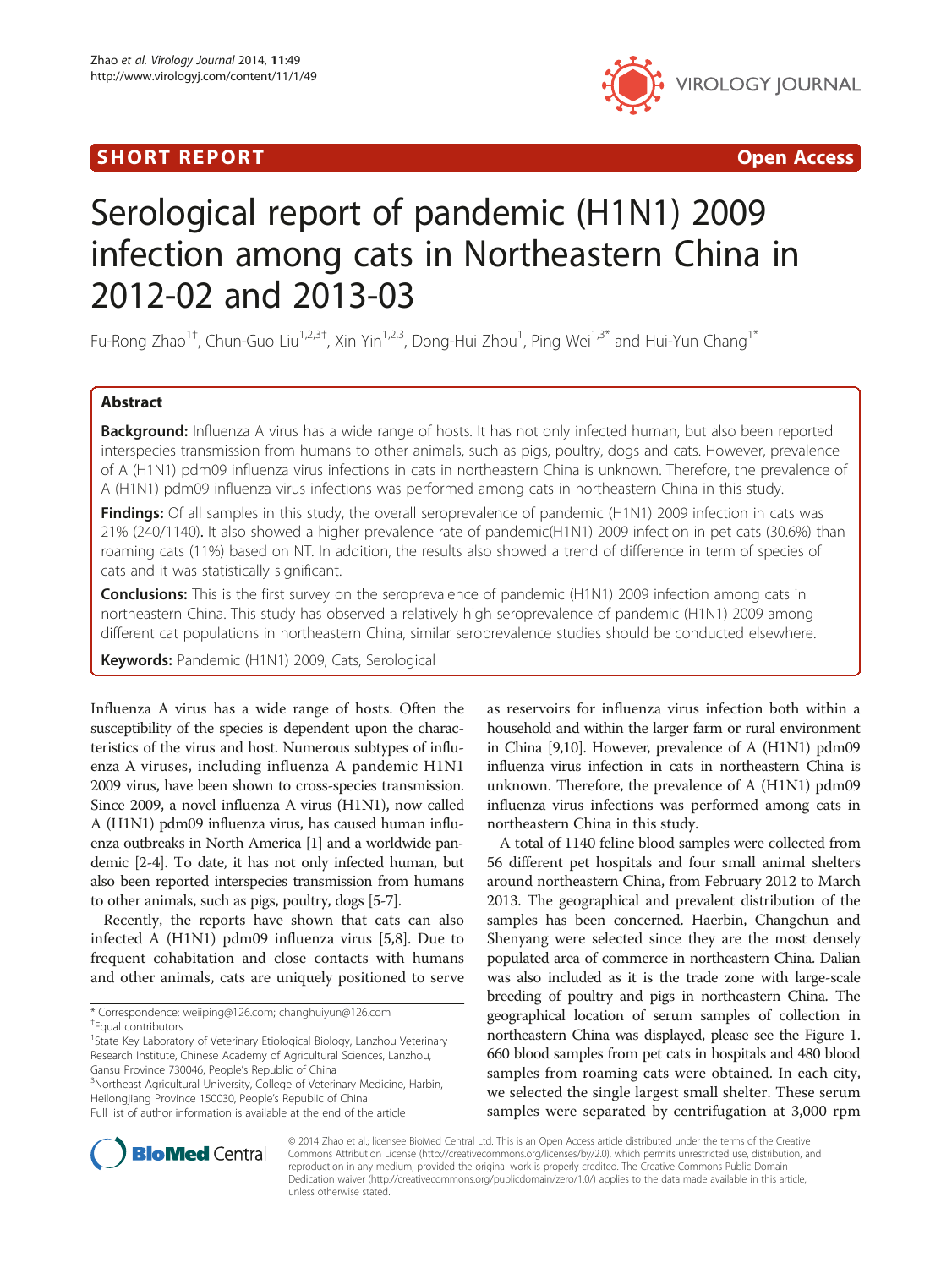<span id="page-1-0"></span>

for 15 min, and supernatants were transferred to a new eppendorf tubes and stored at−20°C until tested for antibodies against influenza A virus [[11\]](#page-3-0). Additionally, in order to have a timely data for pandemic (H1N1) 2009 prevalence in northeastern China, 115 blood samples were retrospectively analyzed from pet dogs and pet cats in Harbin in 2008. All samples were tested by hemagglutination inhibition (HI) and Neutralization (NT) assay, according to the recommended procedures as previously reported [\[10,12](#page-3-0)]. HI titer  $\geq 40$  and NT titer ≥ 40 are considered as positive and indicate previous infection [\[12\]](#page-3-0). Influenza virus used in this study was A/California/7/2009(H1N1pdm09) [pandemic (H1N1) 2009 virus]. We additionally studied the sera for HI antibodies against three other viruses: a human seasonal H1N1 influenza virus A/Brisbane/59/2007(H1N1) and A/ canine/Guangdong/2/2011(H3N2), a recently circulating

H3N2 canine influenza virus (CIV) in dogs in China. The comparison of categorical variables between cat samples was performed with chi-square test where appropriate. Statistical significance was defined as p < 0.05. The data was analyzed with SAS software, version 9.1 [\[11\]](#page-3-0).

A total of 1255 serum samples were examined by NT and HI for pandemic (H1N1) 2009 antibodies. The serological screening revealed 21% pandemic (H1N1) 2009 infection in cats in northeastern China based on NT. It also showed a higher prevalence rate of pandemic (H1N1) 2009 infection in pet cats (30.6%) than roaming cats (11%) based on NT  $(p = 0.0032,$  Table 1). The results from HI also showed a trend of difference in term of species of cats and it was statistically significant ( $P = 0.002$ ). The prevalence of the infection also showed a geographical difference in roaming cats as prevalent in Harbin and Changchun (20.8% and 23.3%) and absent in Shenyang and Dalian (Table 1). In addition,

| Table 1 Seroprevalence of pandemic (H1N1) 2009 in cats in different cities in northeastern China |  |  |  |  |
|--------------------------------------------------------------------------------------------------|--|--|--|--|
|                                                                                                  |  |  |  |  |

| City                    | Roaming cats |                    |               |                        | Pet cats     |                    |                     |                         |
|-------------------------|--------------|--------------------|---------------|------------------------|--------------|--------------------|---------------------|-------------------------|
|                         | No. examined | Seroprevalence (%) |               | OR(95%CI) <sup>a</sup> | No. examined | Seroprevalence (%) |                     | OR(95% CI) <sup>a</sup> |
|                         |              | ΝT                 | HI            |                        |              | <b>NT</b>          | HI                  |                         |
| Haerbin                 | 120          | 20.8%(25/120)      | 21.7%(26/120) | Reference              | 165          | 36.4%(60/165)      | 34.5%(57/165)       | Reference               |
| Changchun               | 120          | 23.3%(28/120)      | 20.8%(25/120) | 1.05[0.57-1.95]        | 165          | 32.7%(54/165)      | 28.5%(47/165)       | 1.37[0.86-2.18]         |
| Shenyang                | 120          | 0(0/120)           | 0(0/120)      | 67.58 [4.06-1124]      | 165          | 27.9%(49/165)      | 30.3%(50/165)       | 1.21[0.76-1.93]         |
| Dalian                  | 120          | 0(0/120)           | 0(0/120)      | 67.58 [4.06-1124]      | 165          | 23.6%(39/165)      | 21.2%(35/165)       | 1.96[1.20-3.20]         |
| Total                   | 480          | 11%(53/480)        | 10.7%(51/480) |                        | 660          | 30.6%(202/660)     | 28.0% (189/660)     |                         |
| OR(95% CI) <sup>b</sup> |              | Reference          | Reference     |                        |              | 0.28[0.20-0.39]    | $0.30[0.21 - 0.41]$ |                         |

<sup>a</sup>The statistical tests about the association between different cities in HI tests.

<sup>b</sup>The statistical tests about the association between roaming and pet cats;OR, odds ratio; CI, confidence intervals.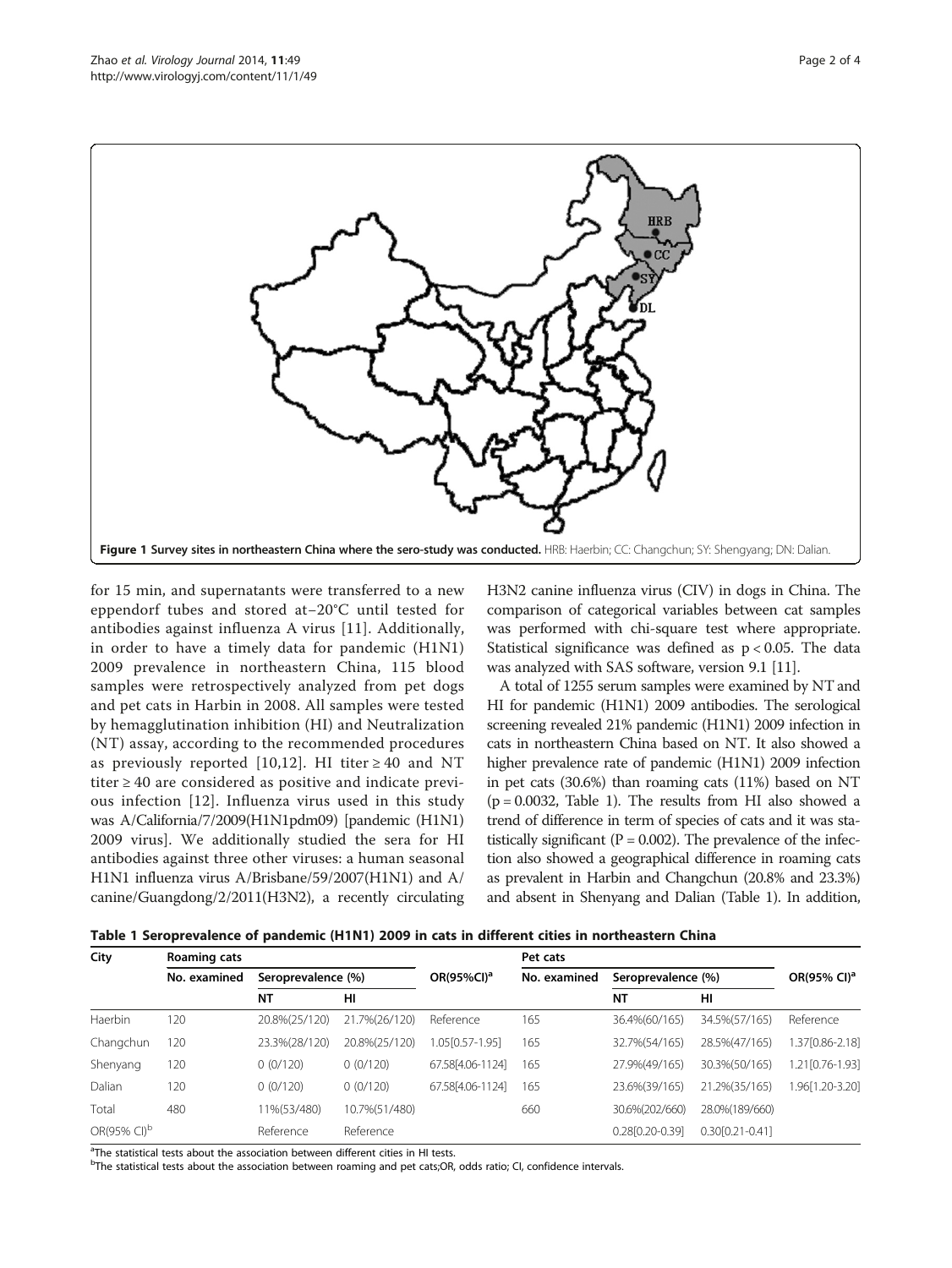Table 2 Seroprevalence of pandemic (H1N1) 2009 in cats of different ages and genders, in northeastern China using the NT and HI assay

| Variable              | Class  | <b>Positive rate</b>             |                                |  |  |  |
|-----------------------|--------|----------------------------------|--------------------------------|--|--|--|
|                       |        | NΤ                               | нı                             |  |  |  |
| Gender                | Male   | 28.3% (163/576)                  | 26.5%(153/576)                 |  |  |  |
|                       | Female | 17.6%(99/564)                    | 16.3%(92/564)                  |  |  |  |
| Variable <sup>A</sup> | n      | <b>Unadjusted OR</b><br>(95% CI) | <b>Adjusted OR</b><br>(95% CI) |  |  |  |
| Raising pattern       |        |                                  |                                |  |  |  |
| Age                   |        |                                  |                                |  |  |  |
| Less than 4 years     | 770    | $1.5$ $[0.71 - 1.93]$            | 0.97 [0.66-1.39]               |  |  |  |
| 4 years and more      | 250    | Reference                        |                                |  |  |  |
| Gender                |        |                                  |                                |  |  |  |
| Male                  | 516    | 1.72 [1.12-1.99]                 | 1.44 [0.91-1.70]               |  |  |  |
| Female                | 504    | Reference                        |                                |  |  |  |

<sup>A</sup>Unadjusted and adjust with logistic regression odds ratios for elevated HI and NT antibodies against pandemic (H1N1) influenza A virus among different cat populations in northeastern China.

the factors of the gender and age of the cats were also analyzed as contributors to pandemic (H1N1) 2009 prevalence. In the Table 2, while no influence of age (seropositive data not shown) was found on cats infection with pandemic (H1N1) 2009, genders associated with the pandemic (H1N1) 2009 seropositivity by both HI and NT assay was significantly ( $p < 0.05$ ). In addition, a total of 115 serum samples collected in 2008 had no HI or NT antibodies against A/California/7/2009 (data not shown). To rule out non-specific cross-reactivity, 1140 serum samples were titrated against seasonal influenza viruses (H1N1). Only twenty-four samples had a HI titer of 1:40 against H1N1 (Table 3). Only ten of these forty seasonal influenza positive-samples were also HI and NT positive for A/California/7/2009(H1N1pdm09). A total of 111 (9.7%) sera were positive by HI assay against H3N2 CIV (Table 3).

Few seroprevalence studies on pandemic (H1N1) 2009 infections have been attempted in cats worldwide. The prevalence of this virus infection in cats in mainland China remains unknown. This is the first survey on the seroprevalence of pandemic (H1N1) 2009 infection in cats in northeastern China. Of all sera from cats in this study, 21% was identified as pandemic (H1N1) 2009

positive. In another conducting the seroprevalence of antibodies against (H1N1) pdm09 among cats in small cities of southern China was only 1.2% in 2011 [\[11\]](#page-3-0). Our increased antibody prevalence might be explained a number of ways. Perhaps cats were at a higher probability of infection in northeastern China, due to they exposures in dense populations of humans with high influenza A (H1N1) pdm09 attack rates. The difference might also be explained by the one year temporal difference between cats sampled in southern China in that the northeastern China cats had 1 more years to acquire influenza A (H1N1) pdm09 virus infection. Additionally, the prevalence of seropositive pandemic (H1N1) 2009 in male cats versus female cats suggests that the male cats may be more susceptible  $(P < 0.05)$  to the pandemic (H1N1) 2009 infections (Table 2). We hypothesize that relatively high A (H1N1) pdm09 transmission may have occurred between humans and cats during the period of virus infection in the human population. This hypothesis is supported by our observation that pet cats were more likely to have evidence of previous infection with A (H1N1) pdm09 that were roaming cats (30.6% vs11%, P = 0.0032) and also suggests a likely transmission between infected owners and their pets by close contact. Serological evidence of A (H1N1) pdm09 in domestic cats has been reported in the past. In a sero-survey conducted in Italy in 2009, a contrary low prevalence had been observed among dogs, while no cats were reported to have antibodies against A(H1N1)pdm09 in the screen [[8](#page-3-0)]. A similar high prevalence of 21.8% and 22.5% were recorded in a population of cats in the United States, but the study sample comprised animals with a history of respiratory disease [[10](#page-3-0)]. We hypothesized the sustained transmission of the influenza A (H1N1) pdm09 virus in the human population in our study area. In addition, it should be noted that 240 samples from the two small animal shelters in Harbin and Changchun had exposure to pandemic (H1N1) 2009 before sample collection. The higher prevalence of seropositive pandemic A (H1N1) pmd09 among Harbin and Changchun cats versus Shenyang and Dalian is unexplained.

Since cats may be exposed to different influenza virus subtypes, including human-avian and avian-origin influenza viruses, their potential role in the epidemiology of influenza

Table 3 Prevalence of elevated antibody titers against a canine influenza H3N2, a seasonal influenza H1N1, and A (H1N1)pdm09 among cats by hemagglutination inhibition (HI) assay, northeastern China<sup>a</sup>

| HI assay virus | <b>Number</b> |        | Antibody titer |      |      |        | Number of specimens         |                         |  |
|----------------|---------------|--------|----------------|------|------|--------|-----------------------------|-------------------------|--|
|                |               | < 1:20 | 1:20           | 1:40 | 1:80 | >1:160 | with titers $\geq$ 1:40 (%) | OR(95% CI) <sup>b</sup> |  |
| <b>H3N2</b>    | 140           | 704    | 325            | 51   | 24   | 36     | 111(9.7)                    | Reference               |  |
| <b>H1N1</b>    | 140           | 911    | 205            | 16   |      |        | 24(2.1)                     | 5.02[3.20-7.86]         |  |
| Pdm09          | 140           | 518    | 382            | 123  | 52   | 65     | 240(21.5)                   | 0.40[0.32-0.52]         |  |

a H1N1 = A/Brisbane/59/2007(H1N1); H3N2 = A/canine/Guangdong/2/2011(H3N2); Pdm09 = A/California/7/2009(H1N1pdm09).

<sup>b</sup>The statistical tests about the association between difference virus strains; OR, odds ratio; CI, confidence intervals.